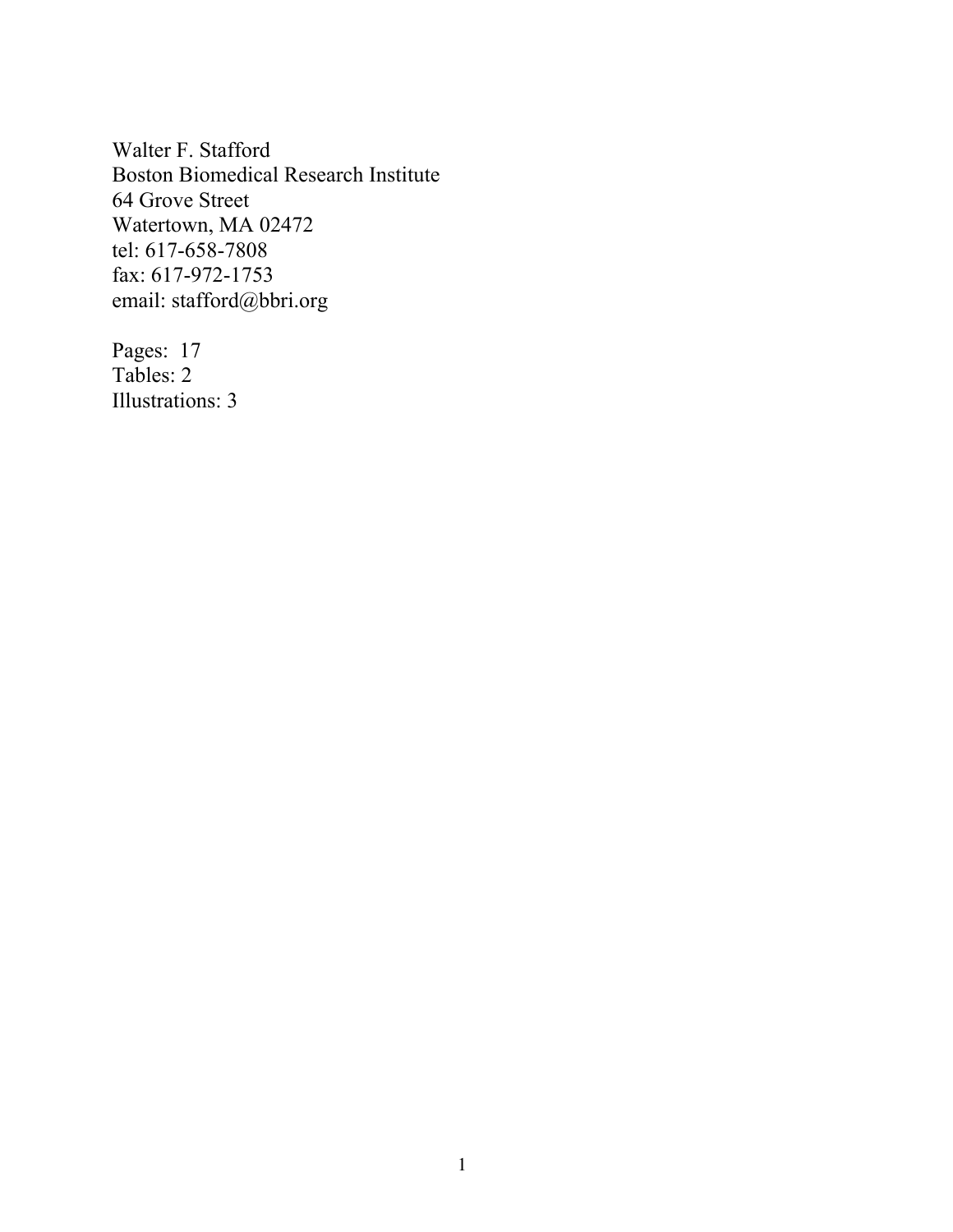# SEDIMENTATION VELOCITY, MULTI-SPEED METHOD FOR ANALYZING POLYDISPERSE SOLUTIONS

Walter F. Stafford\* and Emory H. Braswell\*\*

\* Analytical Ultracentrifugation Research Laboratory Boston Biomedical Research Institute 64 Grove Street Watertown, MA 02472

\*\*National Analytical Ultracentrifugation Facility University of Connecticut Storrs, CT 06269-3149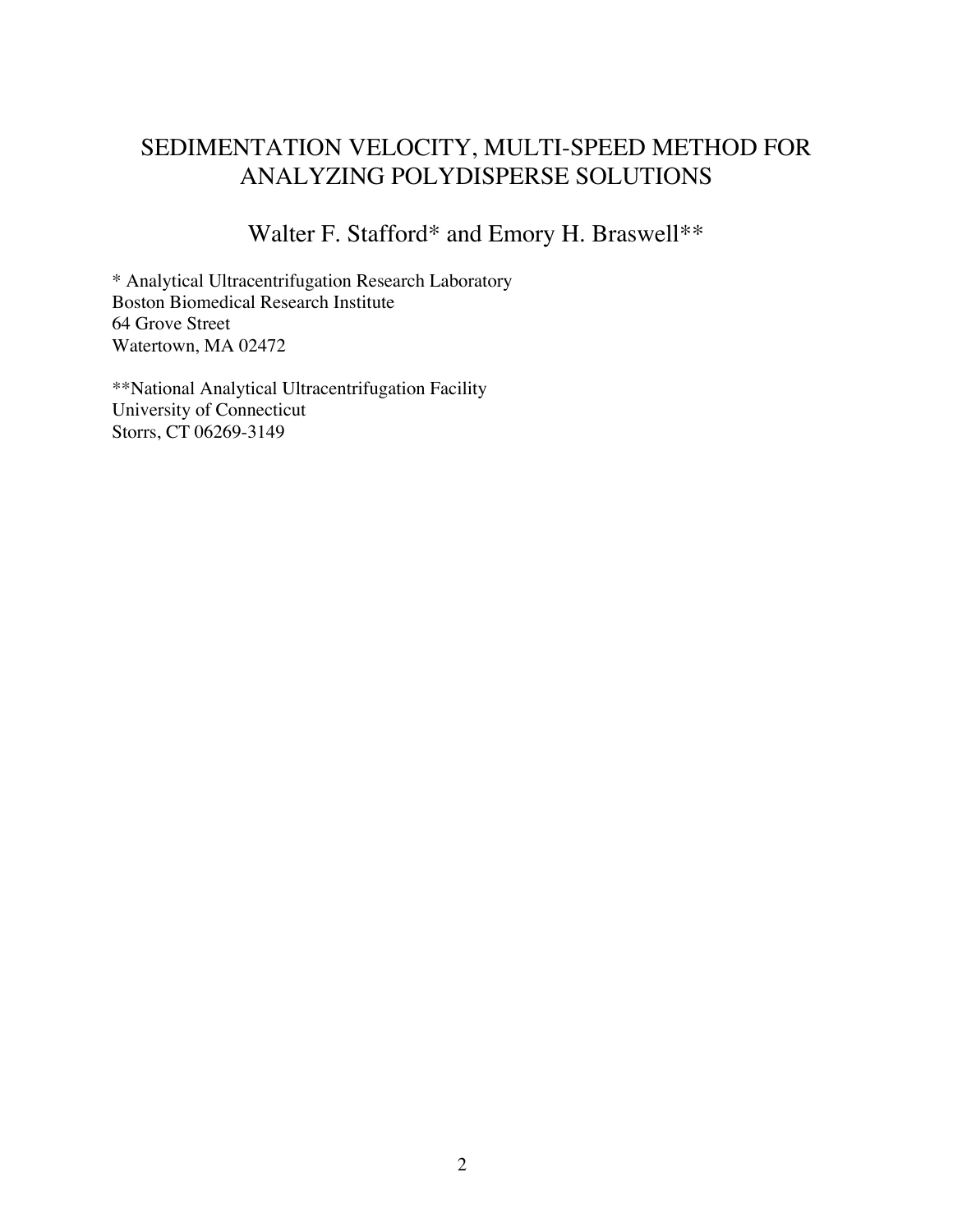#### Abstract

A method is described for the sedimentation velocity analysis of solutions composed of macromolecular solutes of widely disparate size. In sedimentation velocity experiments, usually a single rotor speed is chosen for the entire run, and consequently, the range of observable sedimentation coefficients can be severely limited. This limitation can be removed if the speed is varied during the run, starting with a relatively low speed so that the largest particles can be easily observed. The speed is increased during the run until full speed is attained and the run continued at full speed until the smallest species of interest have cleared the solution. The method, called Wide Distribution Analysis (WDA), is based on the method developed originally by the Yphantis group (PNAS,  $\frac{78}{1431(1981)}$ ) and on the time derivative method of Stafford (Anal. Bioch. 203, 295 (1992)), essentially eliminating both the time independent and radially independent noise thereby improving the precision, especially for interference optics. An algorithm for analysis of data from both absorbance and interference optics and experimental protocols compatible with the Beckman XL-I Analytical Ultracentrifuge are presented. With these protocols an extremely wide range of sedimentation coefficients from about 1.0 S to about 250,000 S can be accommodated in a single multi-speed run.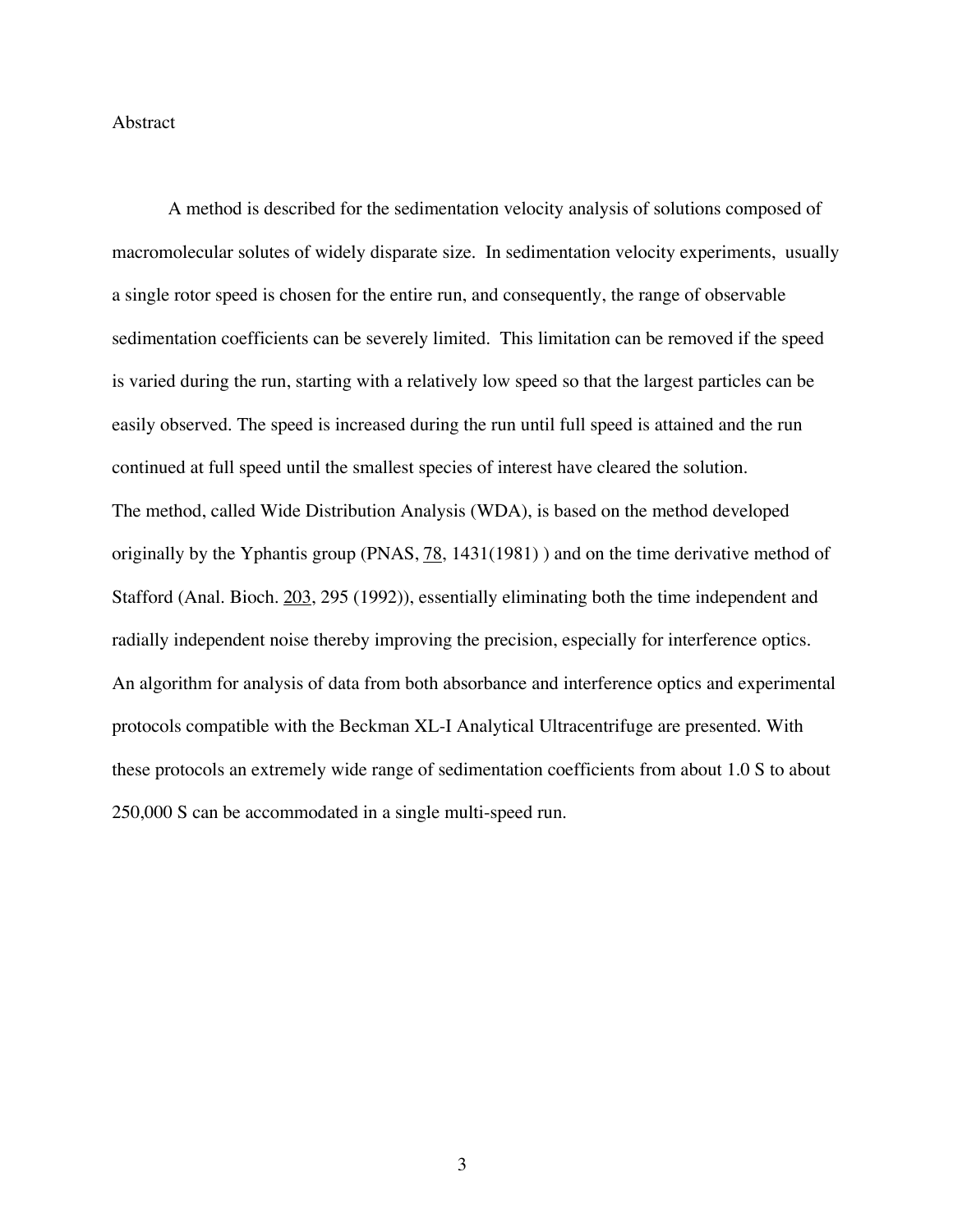Introduction:

Quantitative characterization of solutions of molecules which are highly heterogeneous with respect to size is of great interest to pharmaceutical and biotechnology firms. In sedimentation velocity experiments, usually a single rotor speed is chosen for the entire run, and consequently, the range of observable sedimentation coefficients can be severely limited. For example, at 50,000 rpm at the usual acceleration rate of 400 RPM/sec, the largest particle that would be half way down the cell would have a sedimentation coefficient of only about 280 S. This limitation can be removed and the range expanded by about 3 orders of magnitude if the speed is varied during the run, starting with a relatively low speed so that the largest particles can be easily observed. The speed is increased during the run until full speed is attained and the run continued at full speed until the smallest species of interest have cleared the solution. The data from each speed are combined into a single continuous distribution function.

A sedimentation velocity technique developed by the Yphantis group [1] follows changes in the concentration of the solution with time at one point in the cell, while the speed is increased. Machtle [2] used the term "gravitational sweep" to describe size distribution studies of large particles by sedimentation velocity in which the rotor speed is also varied. He has more recently improved the technique [3]. The gravitational sweep technique was implemented in his laboratory at BASF in the early 1970's (Machtle, personal communication)

The current method is based on the one developed by the Yphantis group but can follow the change in concentration at multiple radial positions simultaneously. The method of data analysis is based on the time derivative method developed by Stafford [4], essentially eliminating

4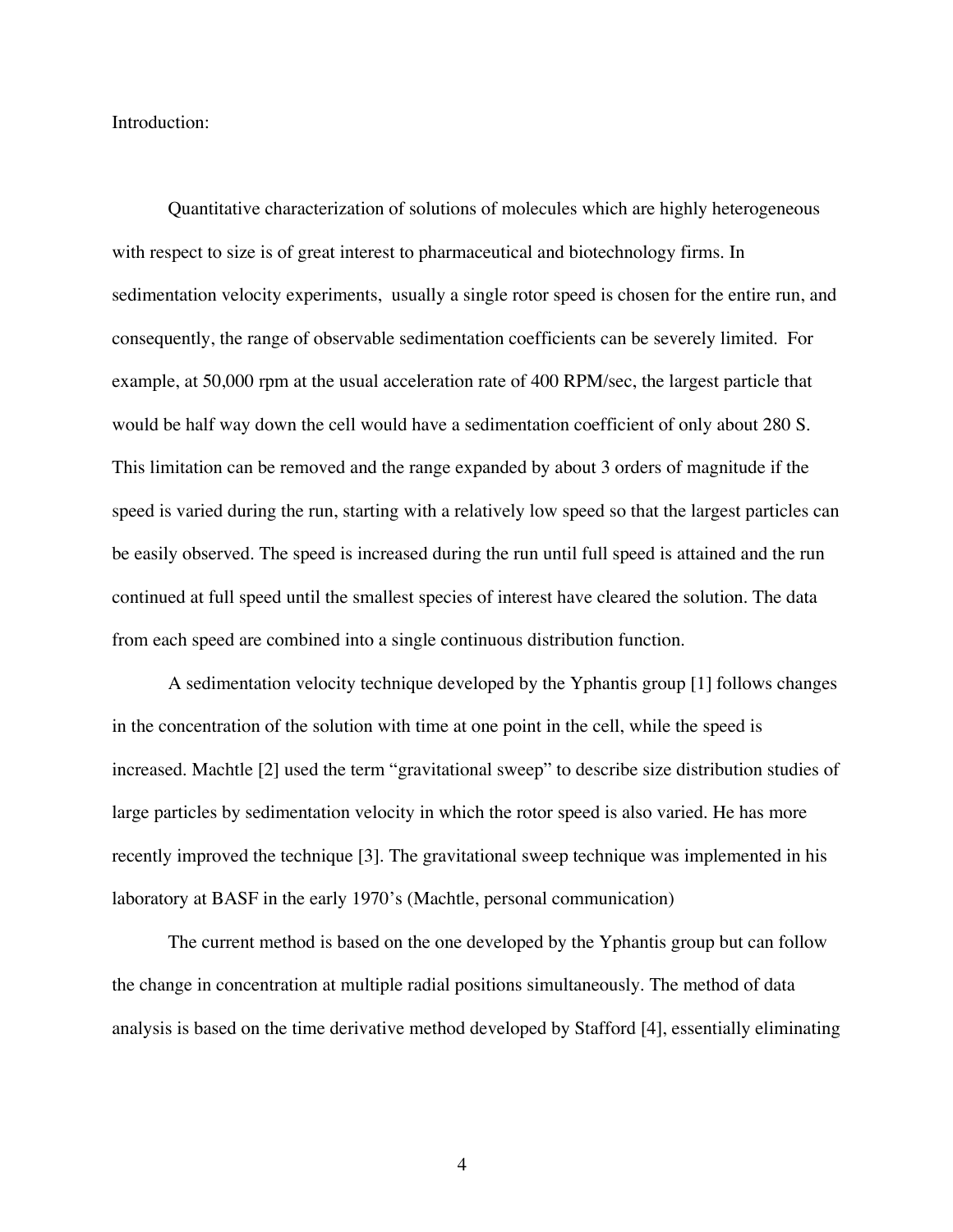both the time independent and radially independent noise thereby improving the precision, especially for interference optics.

A program for analysis of data from both absorbance and interference optics and experimental protocols compatible with the Beckman XL-I Analytical Ultracentrifuge are presented.

# **Theoretical Background:**

The time derivative,  $(\partial c/\partial s^*)$ <sub>r</sub>, is computed directly from an array of c(r,t) vs s\*(r,t) at each radial position, r, that is chosen for the analysis. Typically, the positions chosen are from 6.0 to 7.1 cm in increments of 0.1cm.The distribution function computed from the time derivative is given by [5]

$$
g(s^*) \equiv \left(\frac{\partial c}{\partial s^*}\right)_t = \left[\left(\frac{\partial c}{\partial t}\right)_r - \left(\frac{\partial c}{\partial t}\right)_{s^*}\right] \left(\frac{\partial t}{\partial s^*}\right)_r \tag{1}
$$

where  $c = c(r,t)$ 

$$
\int_{\text{and}} \left( \frac{\partial c}{\partial s} \right)_r = \left( \frac{\partial c}{\partial t} \right)_r \left( \frac{\partial t}{\partial s} \right)_r \tag{2}
$$

$$
g(s^*) = \left(\frac{\partial c}{\partial s^*}\right)_r - \left(\frac{\partial c}{\partial t}\right)_{s^*} \left(\frac{\partial t}{\partial s^*}\right)_r \tag{3}
$$

We can approximate the derivative of the concentration at each radial position with respect to  $s^*$ 

by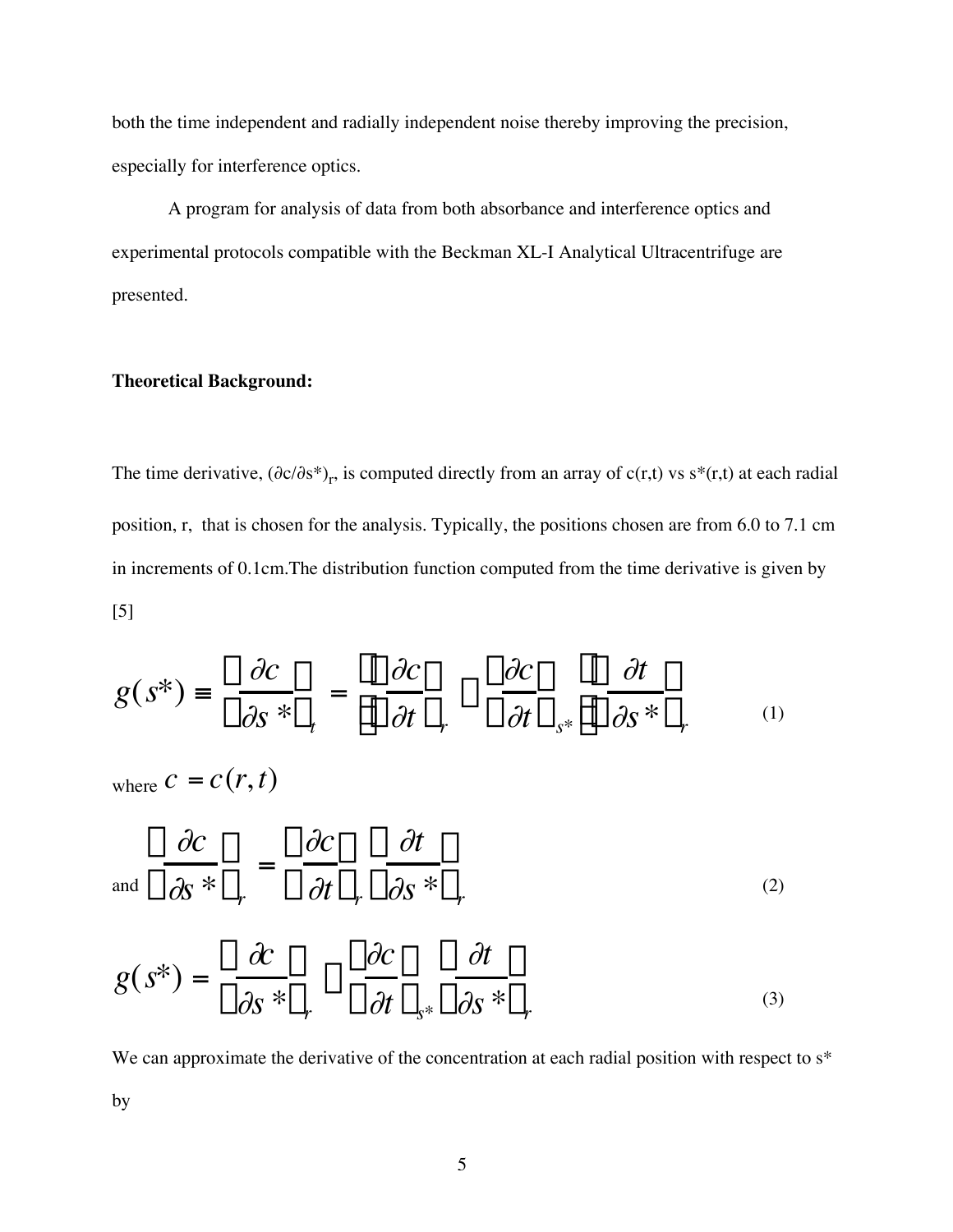$$
\left(\frac{\partial c}{\partial s^*}\right)_r \approx \frac{\Delta c}{\Delta s^*} = \frac{c(t_2, r_1) - c(t_1, r_1)}{s^*(t_2, r_1) - s^*(t_1, r_1)}
$$
\n(4)

where 
$$
s^*(t_i, r_j) = \frac{1}{\omega^2 t_i} \ln\left(\frac{r_j}{r_{\text{men}}}\right)
$$
 (5)

and where  $r_j$  is a particular radius selected for the analysis.

As noted previously [5]

$$
\left(\frac{\partial c}{\partial t}\right)_{s^*} \approx -2\omega^2 \int_{s^*=0}^{s^*} s^* \hat{g}(s^*) ds^* \tag{6}
$$

and so we arrive at the final relation from which the distribution function is computed.

$$
\hat{g}(s^*) = \left(\frac{\partial c}{\partial s^*}\right)_r + \left(2\omega^2 \int_{s^*=0}^{s^* = s^*} s\hat{g}(s^*) ds^*\right) \left(\frac{\partial t}{\partial s^*}\right)_r \tag{7}
$$

Since  $g(s^*)$  is a function of itself, this relation must be evaluated by iteration. The value of  $(\partial t/\partial s^*)$ <sub>r</sub> is obtained by implicit differentiation of relation (5) and is just (-t/s<sup>\*</sup>).

The resulting analysis can be plotted either as  $g(s^*)$  vs  $s^*$  if the range of  $s^*$  values is relatively small or as  $s.g(s^*)$  vs.  $ln(s^*)$  if the range is large. The areas under the peaks on either scale gives the concentration for the boundary corresponding to each peak in the distribution..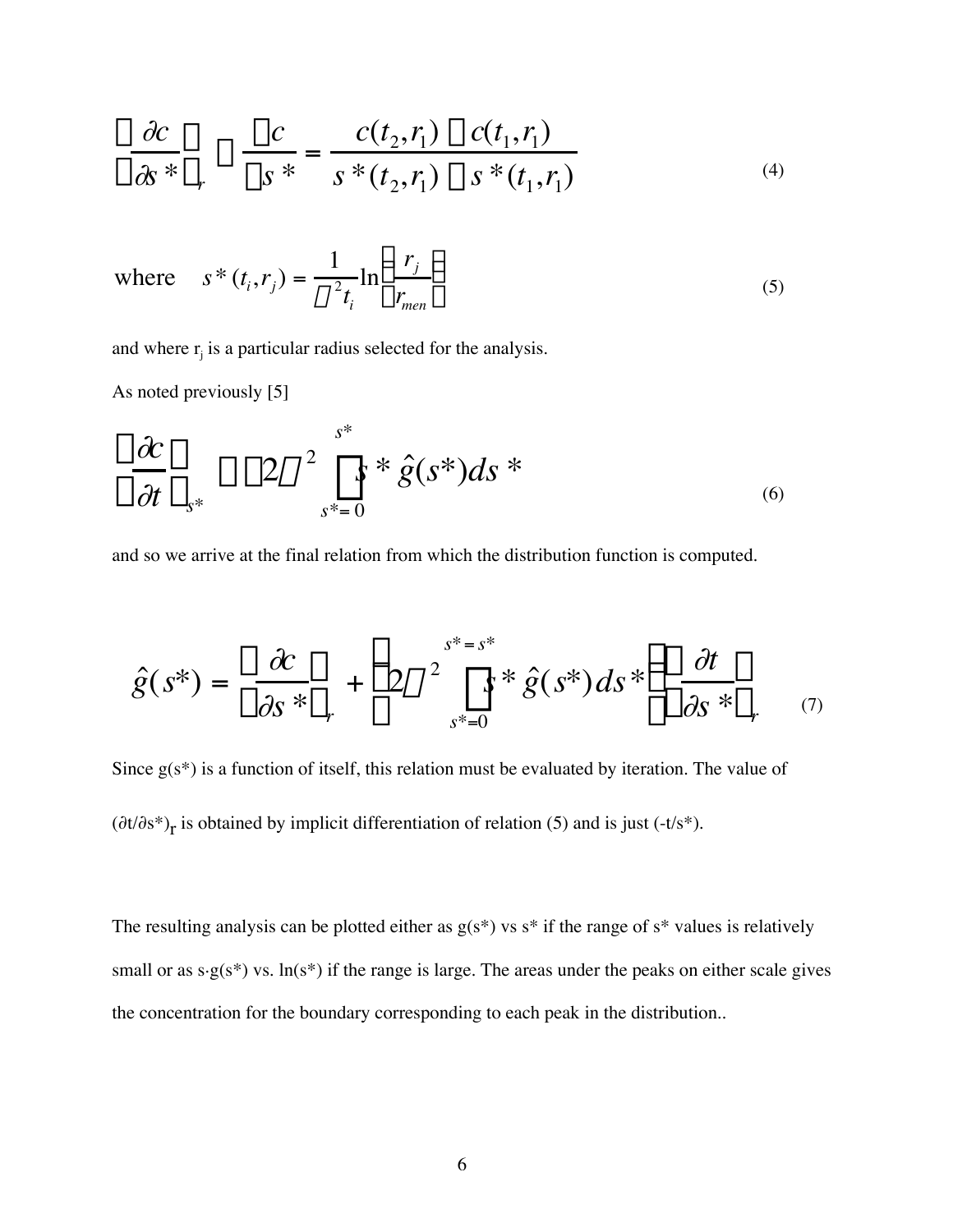The Method:

Removal of systematic noise.

There are two types of systematic noise that must be removed from the data before they can be analyzed: the first, common to both absorbance and interference optics, is time independent, radially dependent background variations that arise from dirt, oil and inhomogeneities in the optics. Since this type of noise is time invariant, it can completely removed from the data by taking the time derivative of the data. The other type of noise is radially independent but variable over time. It is mainly associated with interference optics and results from slight movements and flexing of the optical system, resulting in small vertical displacements of the interference pattern; this type of noise can be removed by aligning the scans in a region where no sedimentation is taking place, typically in the air space centripetal to both the solvent and solution mensici. These two alignment steps have been implemented previously in DCDT [4], ABDC\_Fitter [6] and Sedanal (Stafford, this issue).

### Speed variation protocol:

Table 1 suggests a speed ramping protocol that would give a range from over 200,000S to less than 2.0S in a single experiment. The machine would be run for 600 sec at each speed until full speed of 50,000 rpm; thereafter, the machine would be run at 50,000 until the smallest material had sedimented more than half way to the bottom. The number of scans taken at each speed depends on the optical system in use. The slowness of the current absorbance scanning mechanism would allow only 5 to 10 scans during each 600 second period. The recommended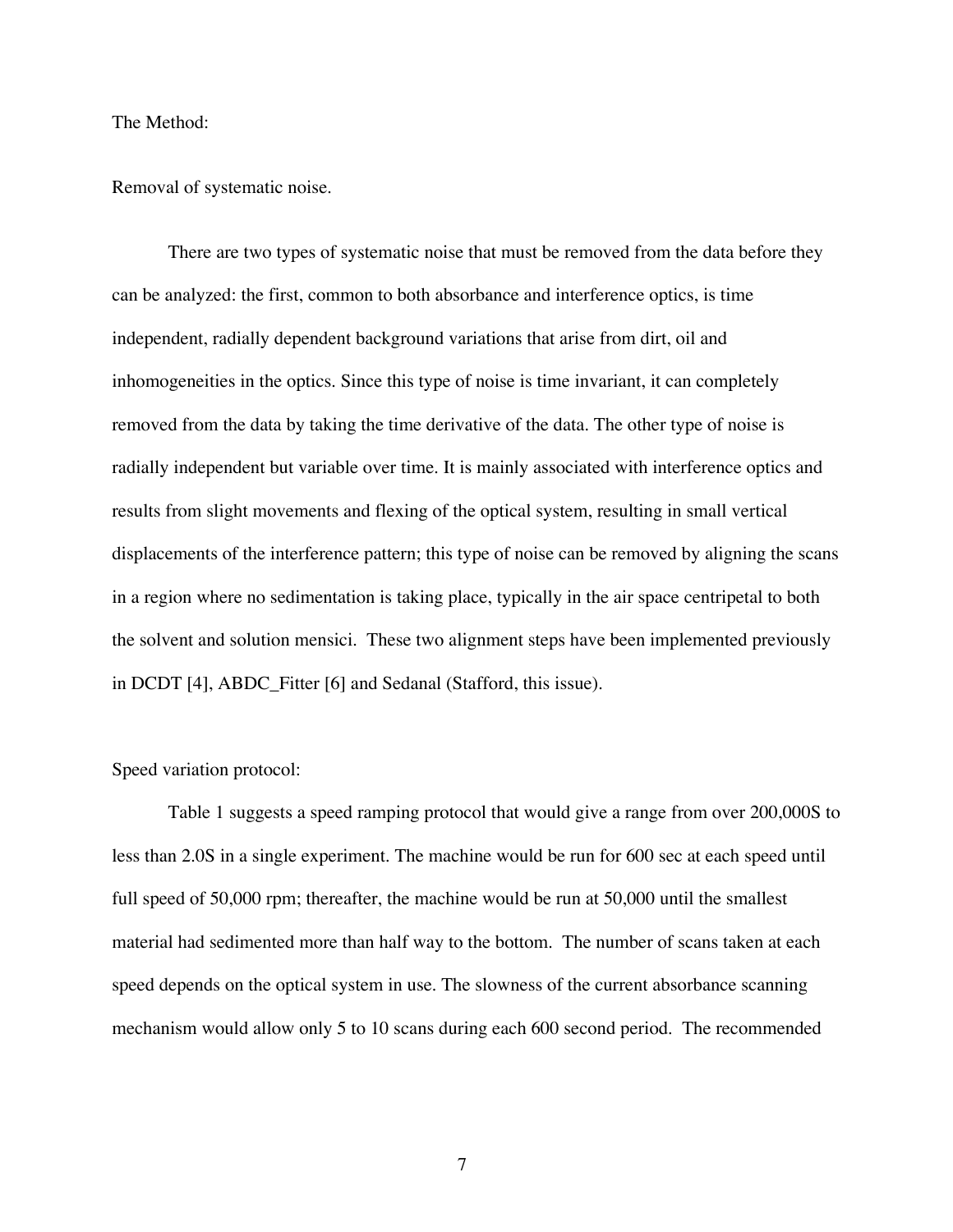protocol for absorbance optics is to take at least 10 scans at each speed with a point density of 0.003 -0.005 cm per point and an average of 4 lamp flashes.

#### Variation of Meniscus Position with Speed.

The meniscus position generally is dependent upon speed. At low speeds the meniscus can be quite curved such that it's average position is significantly different from it's position at higher speeds. As the speed increases the meniscus becomes flattened and moves to higher radius. In addition to the flattening of the meniscus, the rotor will both stretch and shift its position as the speed is changed. Rotor stretching is different for the 4 and 8 hole rotors. Table 2 shows typical values of the meniscus radius as a function of speed with a 4 hole rotor. The software (DCDT or Sedanal) requires the user to choose the meniscus position at each speed.

### Optical Blank Correction:

With a shifting center of rotation, optical blank subtraction becomes a problem. Therefore, a machine optical blank is taken in the scallop of the 4 hole rotor or in an empty hole in the 8 hole rotor. The effect of the difference in window distortions as the speed is changed cannot be taken into account but does not appear to be a serious problem since it affects only small regions of the distribution function corresponding to the speed change.

#### Experimental

### Materials and Methods

The three samples used were; 1) *Limulus polyphemus* hemocyanin, dialyzed against 0.05 m Tris-HCl + 20 mM CaCl2 at pH 7.0, 2) Polybead Polystyrene 0.11 micron Microspheres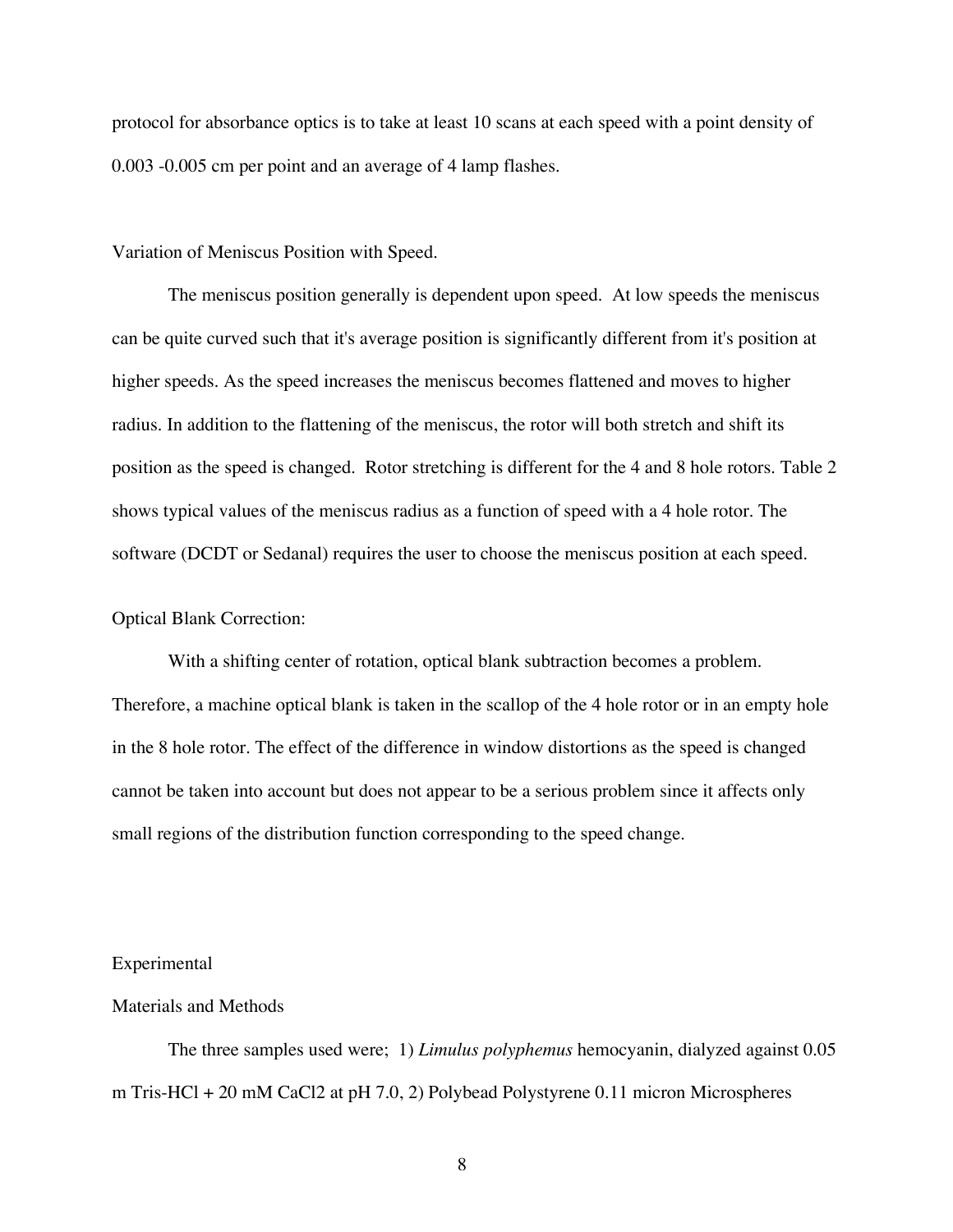certified standard (Cat # 21755) and, 3) Polybead Polystyrene 0.057 micron Microspheres (Cat # 08691). The latter two were supplied by Polysciences Inc. at a stock concentration of  $\sim$ 25 mg/ml. Interference velocity sedimentation experiments were performed with a Beckman XL-I Analytical Ultracentrifuge (UC) using the following three solutions; 1) hemocyanin at 2mg/ml, 2) a mixed solution of the two polystyrene bead samples at 0.5mg/ml each, and 3) a solution containing hemocyanin (2 mg/ml) and the two polystyrene bead samples (0.5 mg/ml each).

All the samples were diluted to their final concentrations with the dialysate buffer from the final dialysis of the hemocyanin. The dialysate buffer was also used as the reference solvent for the interference studies in the double sector velocity UC cells which were fitted with sapphire windows. The solution in the sample sector was leveled with that in the solvent sector in usual manner [7]. The cells were then placed in the rotor, equilibrated to  $20^{\circ}$ C, after which the rotor velocity was ramped through the speeds of 12, 18, 25, 35, and 50kRPM, and between 50 and 90 scans were made at each speed  $\sim$  20min) except at the highest speed. The run was continued at 50k until it was obvious that the solution was cleared of protein at radii in the lower half of the cell. In this case the run was held at 50k for 3 hours in order to bring most of the 5S material to the lower quarter of the cell. Obviously, if the slowest sedimenting material had an s value greater than 5S, less time would be necessary at the highest speed.

The software performs the analysis simultaneously at 0.1 cm increments from the meniscus to the base. The choice of radius at which to display the analysis will be a compromise between resolution and one's being able to include the slowest material. The choice of radii near the bottom will afford the greatest resolution but may exclude the more slowly sedimenting species from the curve. Conversely the choice of a radius in the upper third of the cell might

9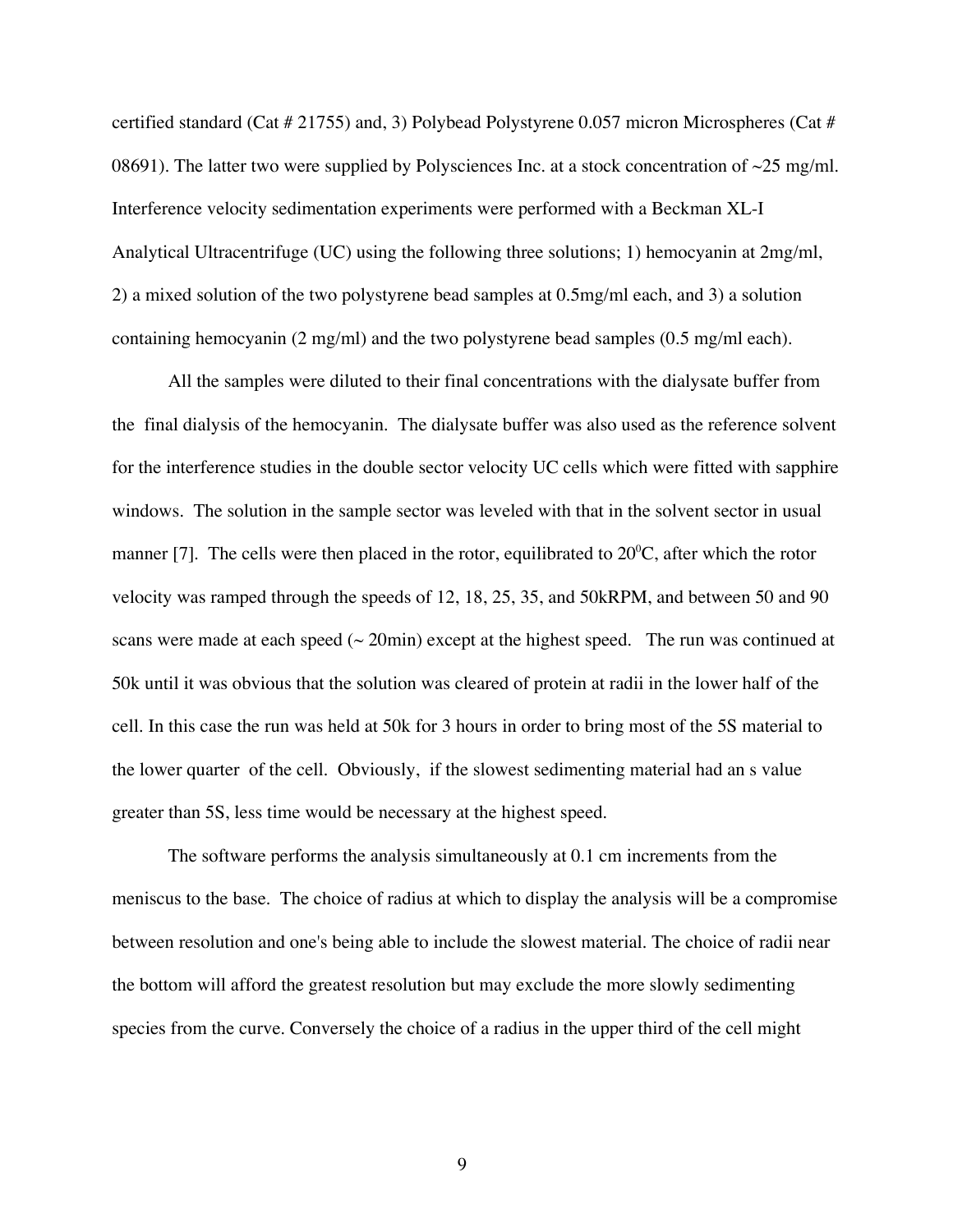include the smallest species present but will give lower resolution than if a higher radius had been chosen. The resolution increases roughly as the square root of the distance traveled.

#### Results:

Analysis proceeded as outlined above, utilizing the "wide distribution analysis" (WDA) method included as part of the DCDT algorithm in the Sedanal program (Stafford and Sherwood, this issue). Results utilizing the data at two radii (6.6 and 6.7 cm.) overlaid quite well (not shown). As can be seen in Figure 1 the hemocyanin sample resolved into four peaks (s values of *ca.* 5, 16, 40, and 60 S) corresponding to monomers, hexamers, 24-mers and 36 mers. The solution containing the two sizes of polystyrene beads resolved (Fig 2) as expected into two components (s values of *ca.* 88 and 350 S). The solution that resulted from the mixture of hemocyanin and the two types of polystyrene beads resolved (Fig 3) into the usual four hemocyanin peaks, and instead of the expected two additional peaks due to the polystyrene, there resulted a broad distribution with a small peak at ~221 S, a shoulder at 665 S and a broad peak at 1100 S. It appears that a reaction between the beads and hemocyanin has occurred because all of the polystyrene has disappeared producing large aggregates with a broad size distribution. Careful examination shows that the amounts of material in each of the hemocyanin peaks has been reduced, while that of the 60 S peak was reduced the most. A more detailed examination of the relative areas were not attempted because the various hemocyanin peaks may have been in equilibrium with each other, but one can conclude the beads were totally saturated and that several protein molecules must bind to each polystyrene bead including some which bridge between beads leading to the very large aggregates observed.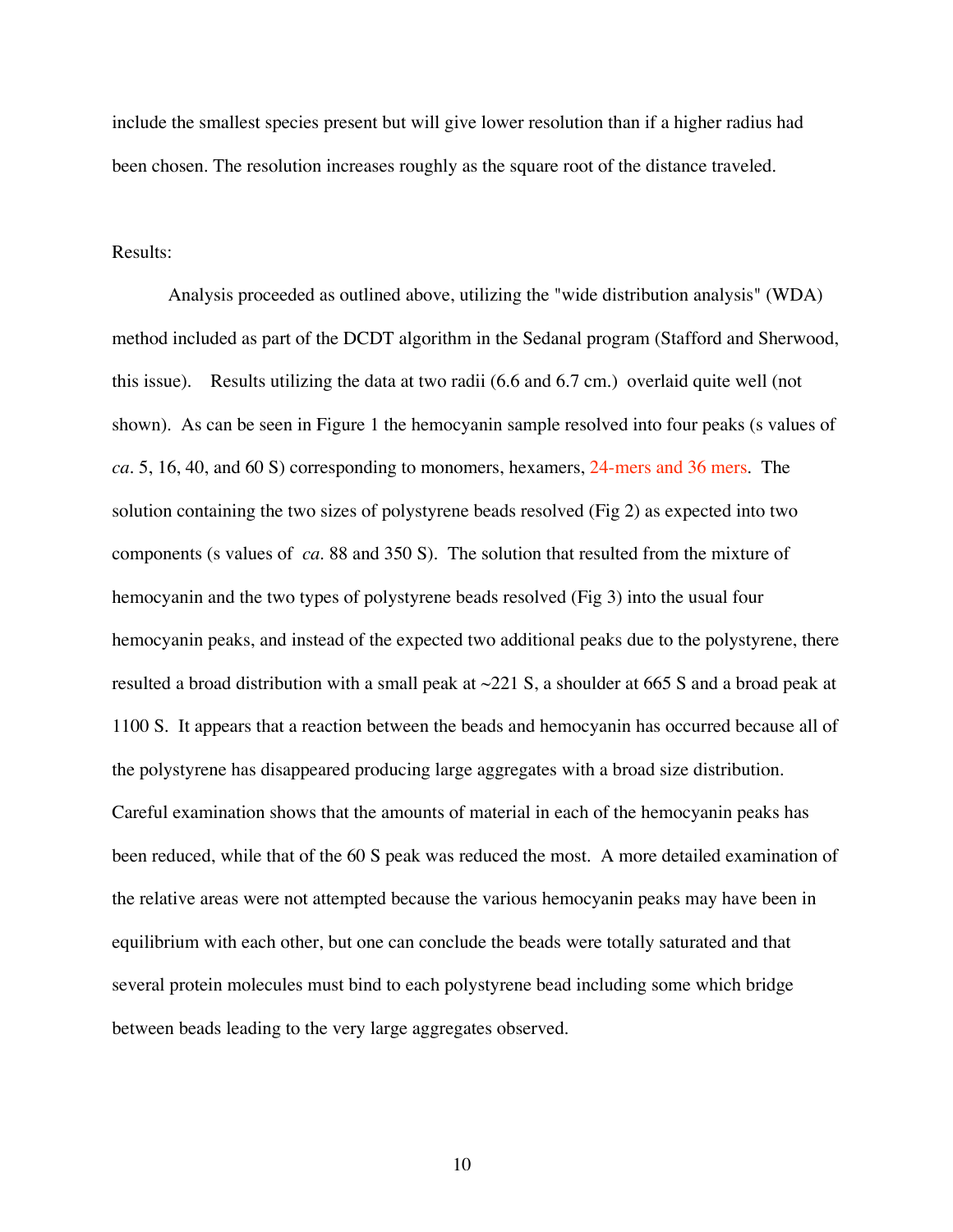Conclusions:

A multi-speed, wide distribution analysis (WDA) method for analysis of polydisperse macromolecular samples having a wide distribution of sedimentation coefficients has been developed and tested. The rotational speed is varied during the run to achieve a wide range of gravitational field strengths allowing the analysis of a wide range of macromolecular size. In a single experiment, by starting at very low speeds (2,000-3,000 RPM), a sample containing material with sedimentation coefficients ranging from 2 S up to more than 250,000 S can be accommodated. Software for WDA analysis can be found on the RASMB FTP server at ftp://rasmb.bbri.org

Acknowledgements

We thank Eric Anderson for performing the sedimentation runs and Jeff Lary for data analysis. This work was in part supported by a grant from the National Science Foundation to WFS (#BIR-9513060) and NSF 9318373 to the National Analytical Ultracentrifuge Facility at the University of Connecticut.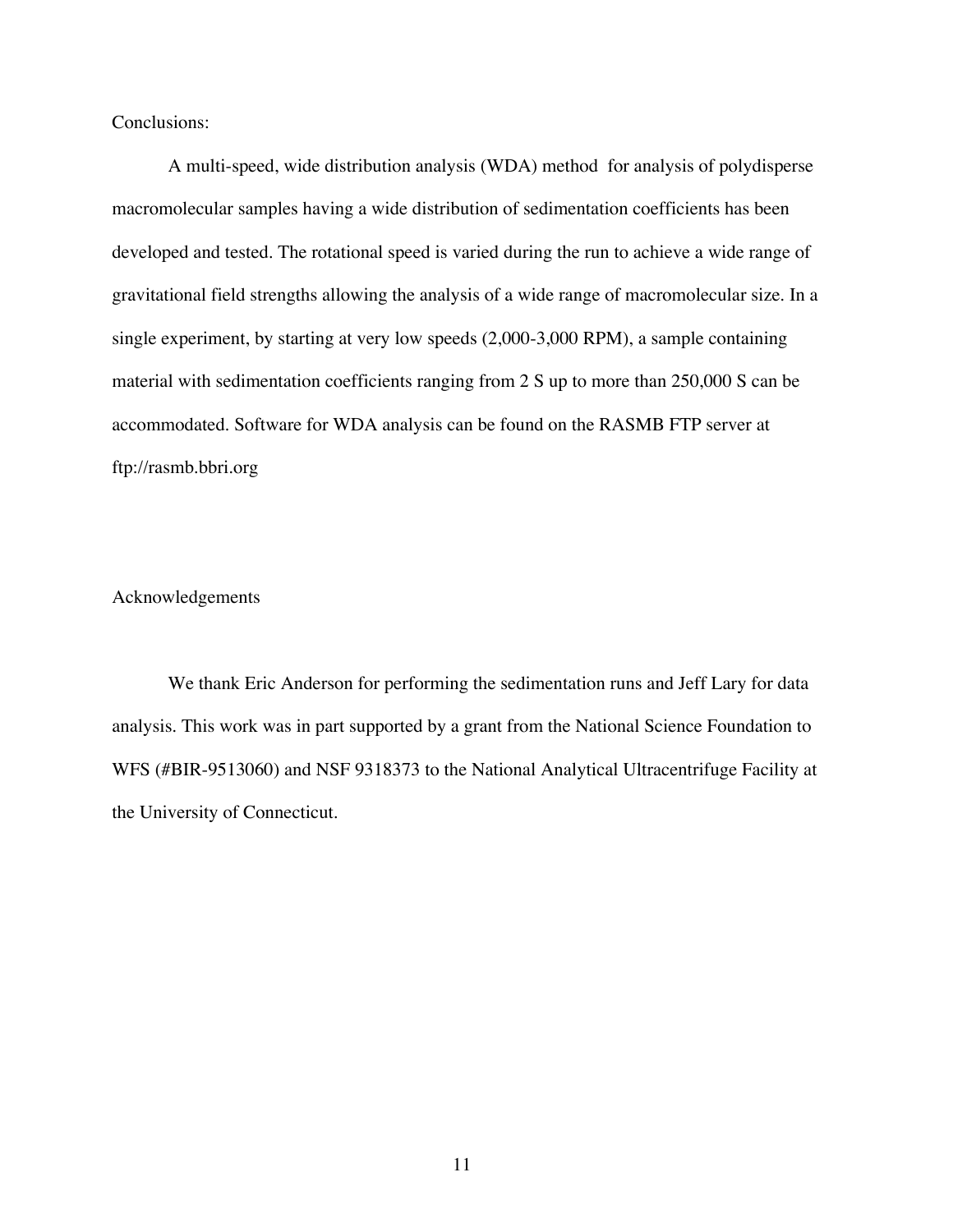# References:

- 1. M. S. Runge, T. M. Laue, D. A. Yphantis, M. R. Lifsics, A. Saito, M. Altin, K. Reinke and R. C. Williams, Jr, ATP-induced formation of an associated complex between microtubules and neurofilaments. Proc. Natl. Acad. Sci. USA 78 (1981) 1431-1435.
- 2. W. Machtle, Characterization of Dispersions Using Combined H2o/D2o Ultracentrifuge Measurements. Makromolekulare Chemie-Macromolecular Chemistry and Physics 185 (1984) 1025-1039.
- 3. W. Machtle, High-resolution, submicron particle size distribution analysis using gravitational-sweep sedimentation. Biophys J 76 (1999) 1080-91.
- 4. W. F. Stafford, Boundary Analysis in Sedimentation Transport Experiments: a Procedure for Obtaining Sedimentation Coefficient Distributions Using the Time Derivative of the Concentration Profile. Anal. Biochem. 203 (1992) 295-301.
- 5. W. F. Stafford, Analysis of reversibly interacting macromolecular systems by time derivative sedimentation velocity. Methods Enzymol 323 (2000) 302-25.
- 6. W. F. Stafford, Time Difference Sedimentation Velocity Analysis of Rapidly Reversible Interacting Systems: determination of equilibrium constants by non-linear curve fitting procedures. Bioph. J. 74 (1998) A301.
- 7. W. F. Stafford (2003). Analytical Ultracentrifugation. Current Protocols in Protein Science. J. E. Coligan, Dunn, B. M., Ploegh, H. L., Speicher, D. W. & Wingfield, P. T. New York, John Wiley & Sons, Inc.**:** 20.7.1-20.7.10.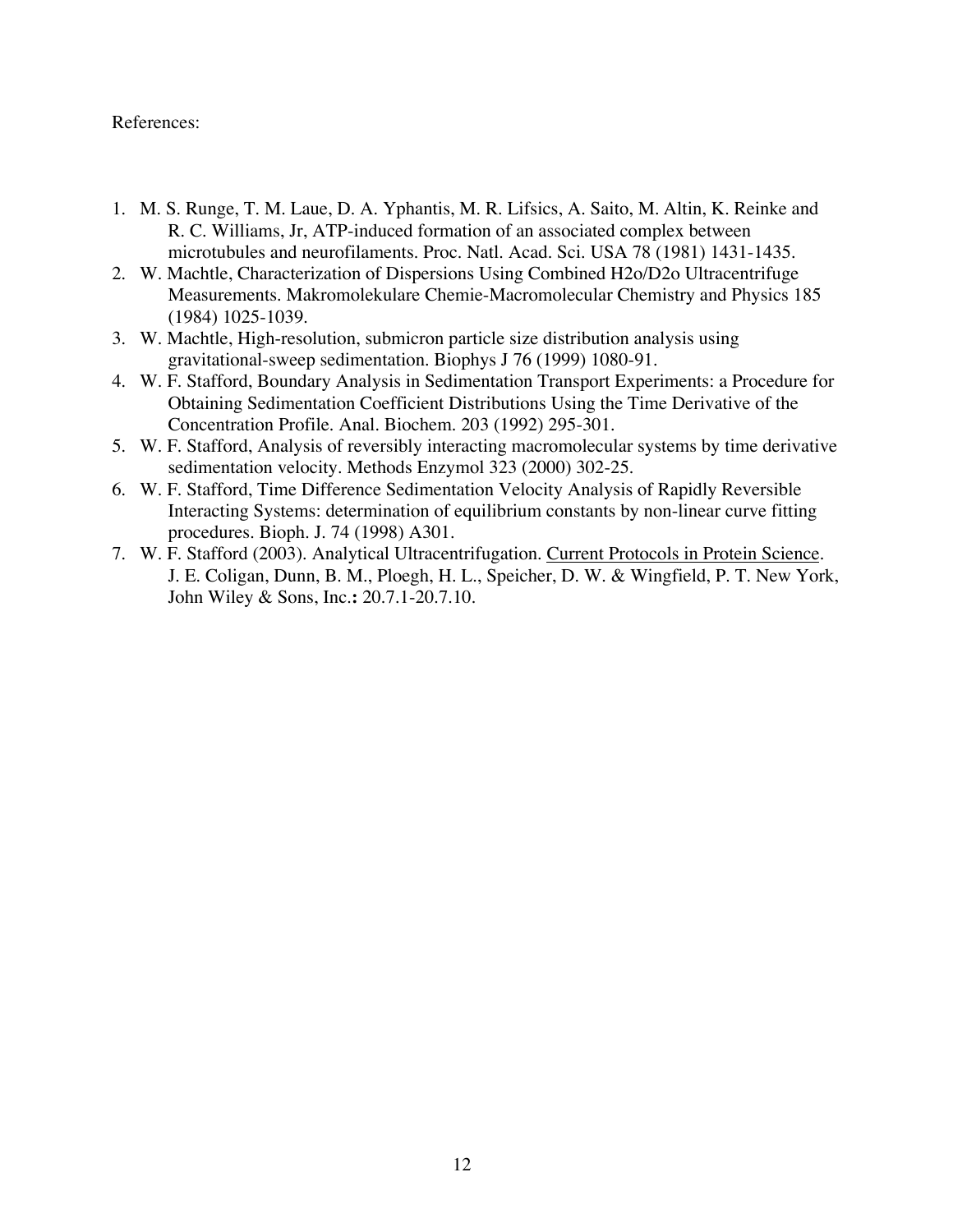Figure Legends

Figure 1. Plot of s $-g(s^*)$  vs. ln(s<sup>\*</sup>) for a hemocyanin solution (2mg/ml) centrifuged for about 20 minutes at each speed before ramping to the next speed. (See text for run condtions.) The points acquired at each speed are shown in a different color.

Figure 2. Suspension of two sizes (0.11 and 0.057 microns diameter) of polystyrene beads (each

at 0.5 mg/ml) centrifuged in a similar manner.

Figure 3. A mixture of hemocyanin (2mg/ml) and two sizes of polystyrene beads (each at 0.5

mg/ml) centrifuged in a similar manner.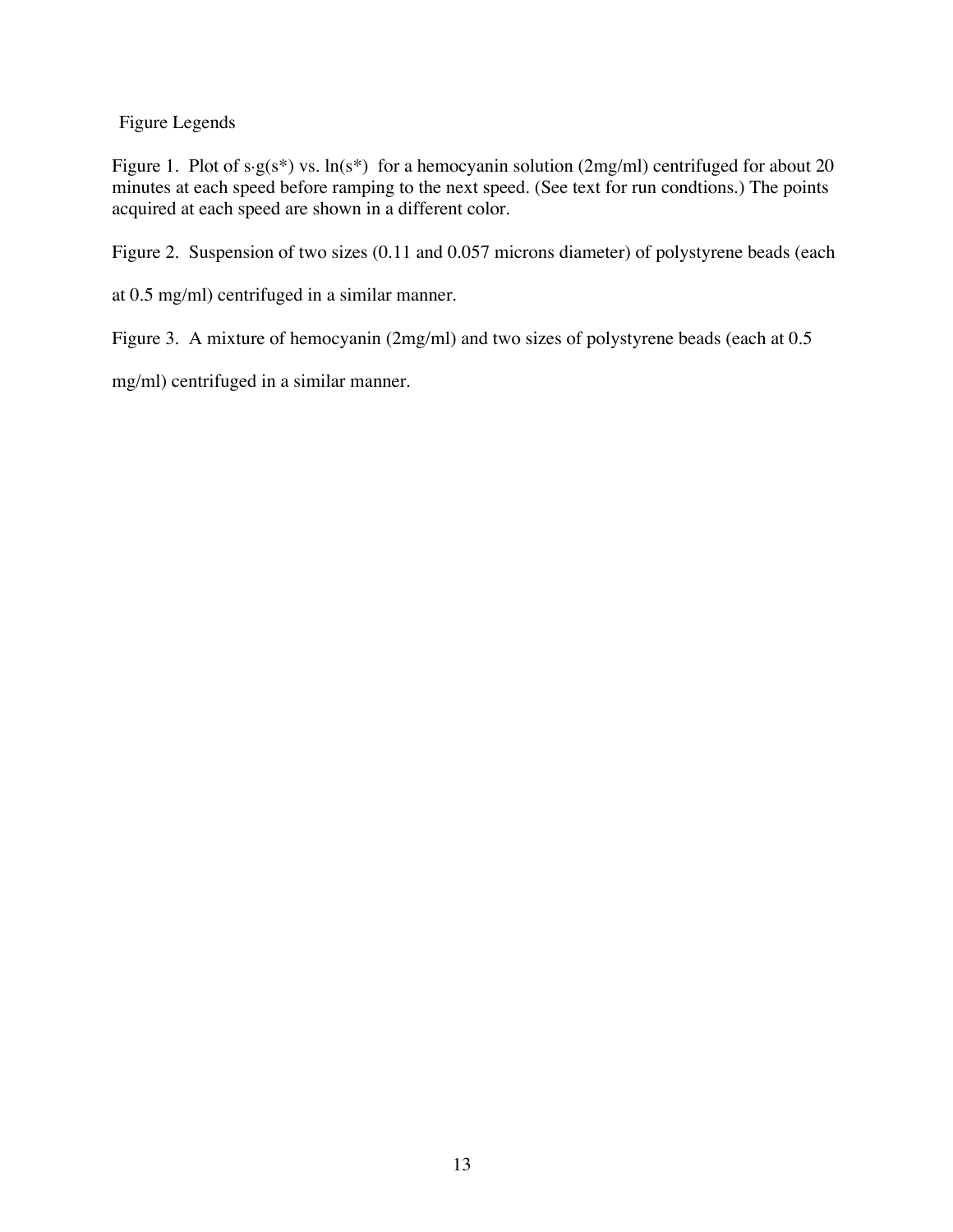|                  |         | Table 1                        |                         |           |
|------------------|---------|--------------------------------|-------------------------|-----------|
|                  |         | Typical speed ramping protocol |                         |           |
| Speed            | time at | $\int (\omega^2 * dt)$         | $s*(@6.5cm)$            | $ln(s^*)$ |
| (RPM)            | each    | $x10^{-8}$ sec <sup>-1</sup>   | $(s$ vedbergs $)^{(2)}$ | (@6.5cm)  |
|                  | speed   |                                |                         |           |
|                  | (sec)   |                                |                         |           |
| $0 - 6000^{(1)}$ | 15      | 0.020                          | 506606                  | 13.1      |
| 6,000            | 600     | 2.388                          | 4223                    | 8.35      |
| 9,000            | 600     | 7.718                          | 1299                    | 7.17      |
| 13,000           | 600     | 18.83                          | 550                     | 6.31      |
| 18,000           | 600     | 40.16                          | 249                     | 5.51      |
| 25,000           | 600     | 81.28                          | 123                     | 4.81      |
| 35,000           | 600     | 161.86                         | 62                      | 4.12      |
| 50,000           | 3600    | 326.38                         | 31                      | 3.42      |
| 50,000           | 3600    | 1313.3                         | 7.6                     | 2.03      |
| 50,000           | 3600    | 2300.3                         | 4.4                     | 1.47      |
| 50,000           | 3600    | 3287.3                         | 3.0                     | 1.11      |
| 50,000           | 3600    | 4274.28                        | 2.3                     | 0.85      |

Assuming radius of the meniscus  $= 5.9$  cm

(1) acceleration phase at the default rate of 400 RPM per second for the XL-I using 1/3 the time to accelerate to 6000 RPM.

(2) s\*(6.5cm)=ln(6.5/5.9)/ $\int (\omega^2 * dt)$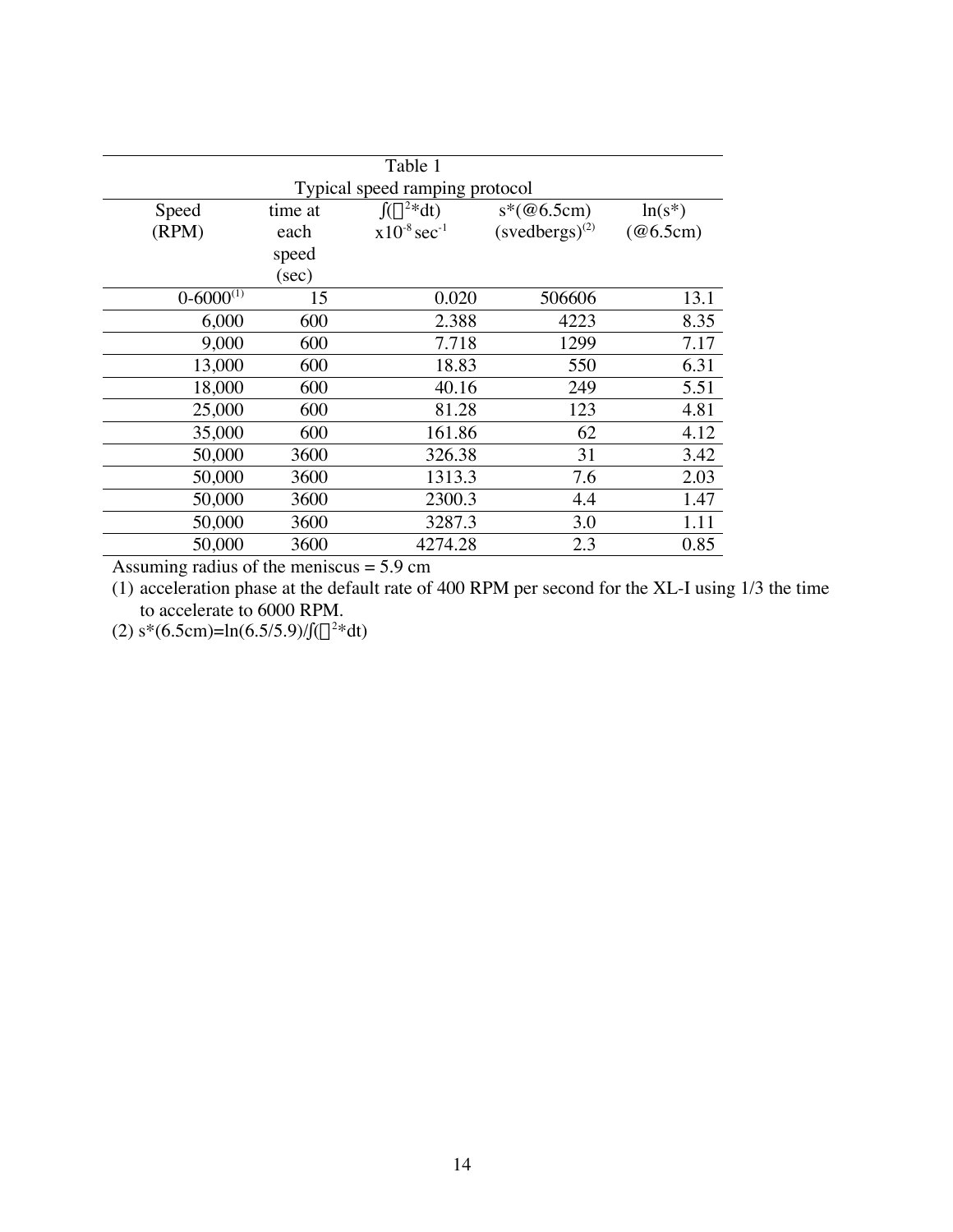| Table 2                                           |        |
|---------------------------------------------------|--------|
| Typical variation of meniscus position with speed |        |
| for a 4-hole titanium rotor                       |        |
| Speed (rpm)                                       | R(cm)  |
| 12000                                             | 5.9038 |
| 18000                                             | 5.9167 |
| 25000                                             | 5.9204 |
| 35000                                             | 5.9263 |
| 50000                                             | 5.9413 |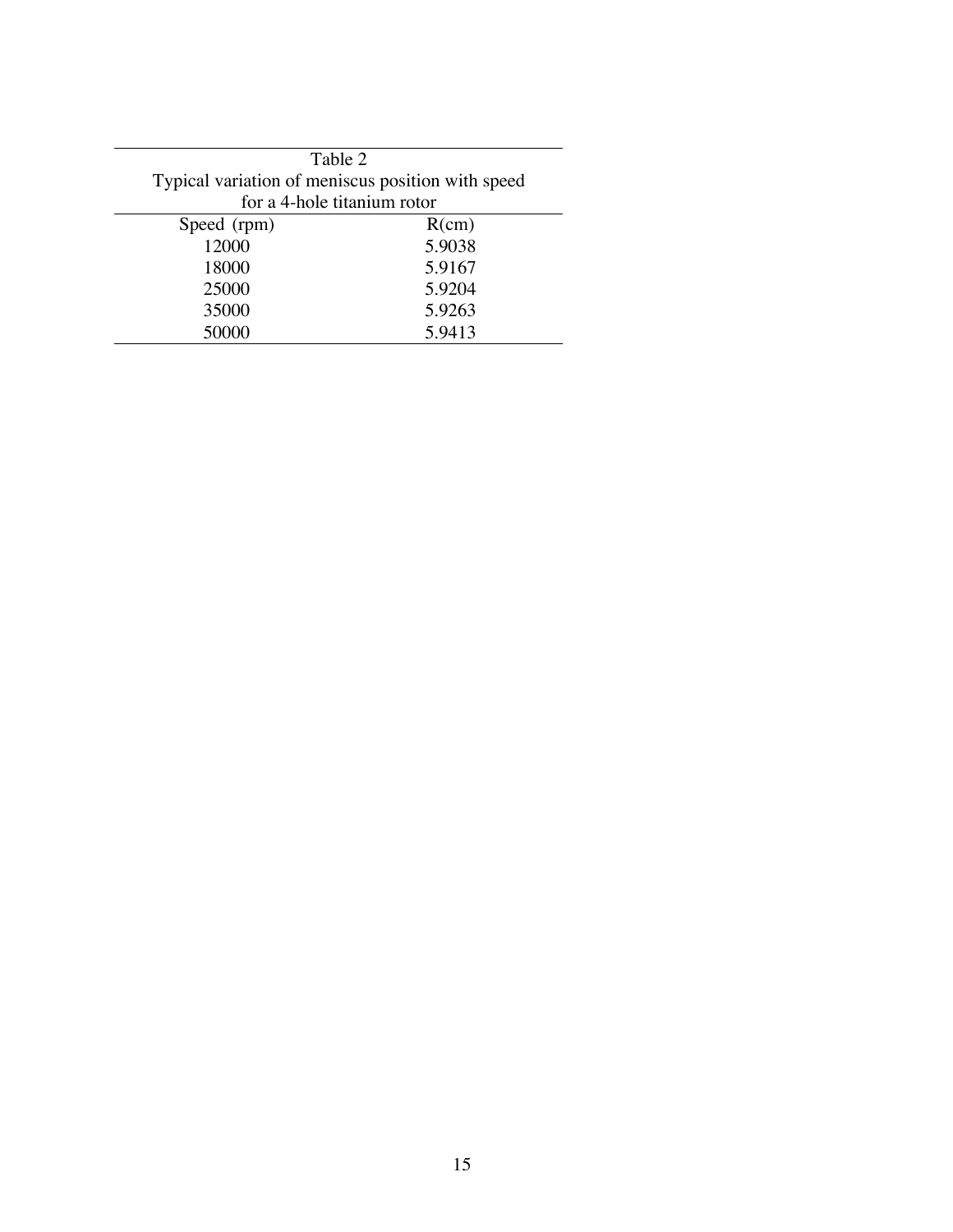

Figure 1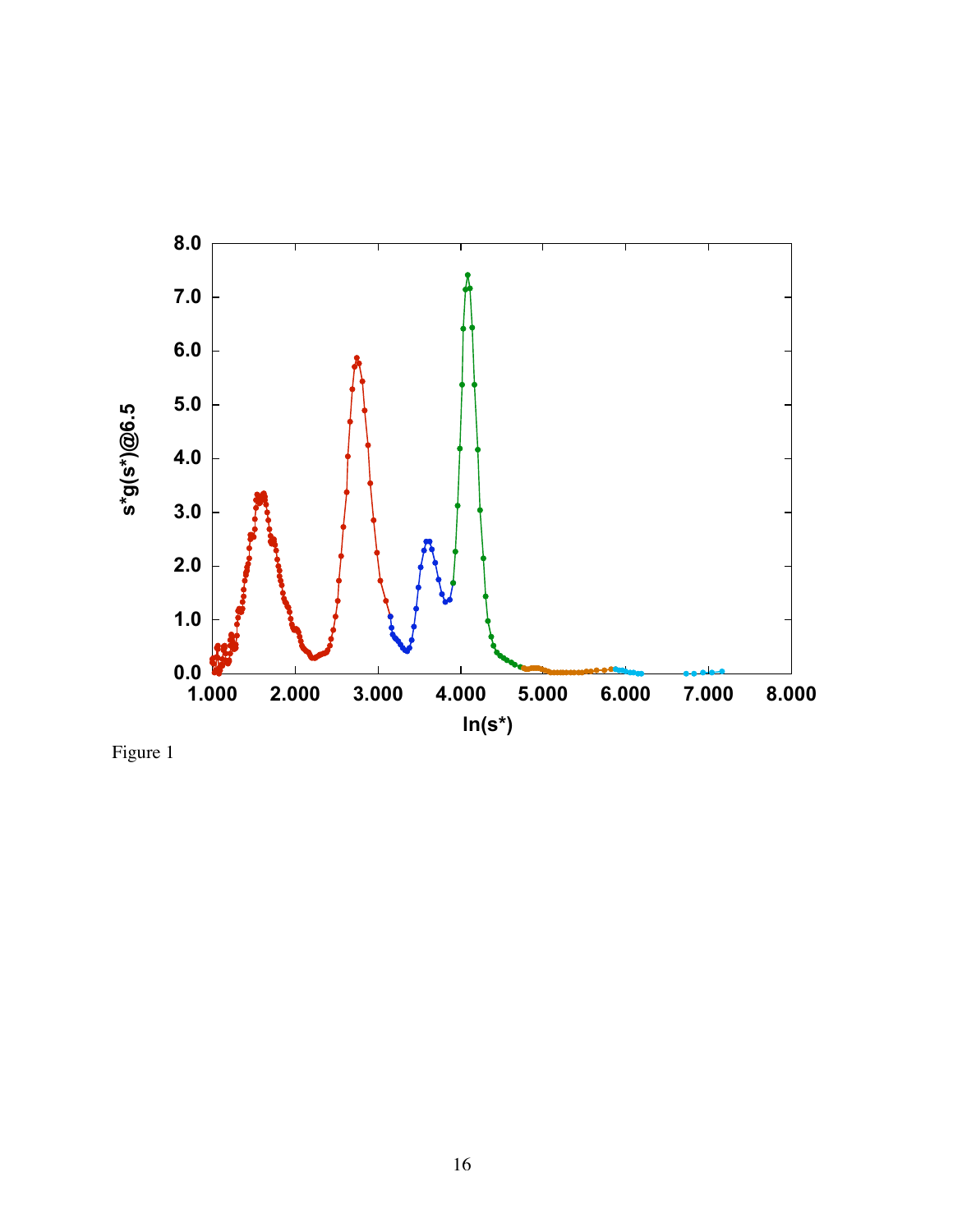

Figure 2